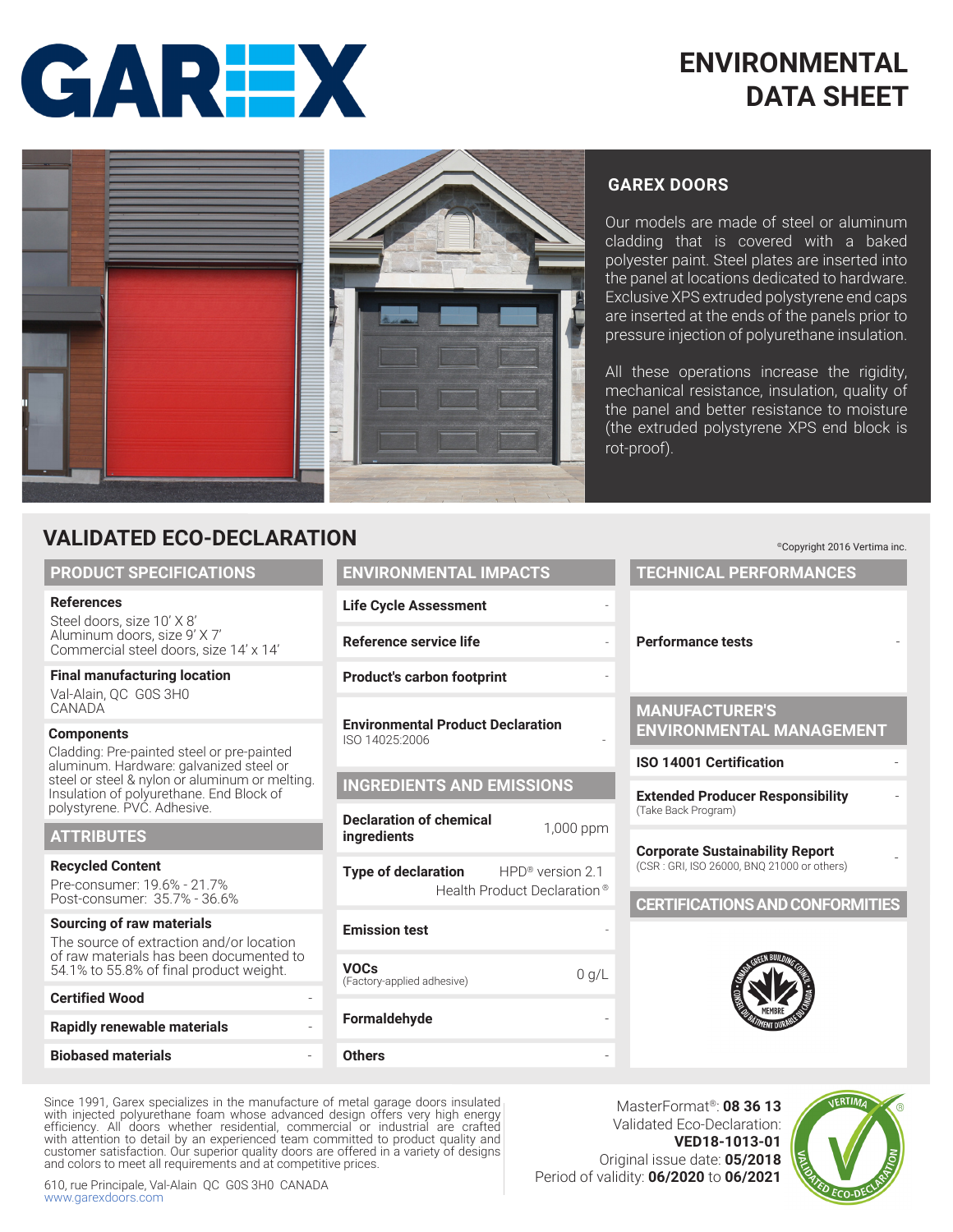GAREX DOORS





#### **Product description**

The steel sheet is galvanized (Z-180) on both sides (outside and inside of the door) and the aluminum sheet is covered with a chromate pre-treatment, a primer coat and two baked on finish coats of paint.

A weatherstrip profile is inserted between the panels to obtain a perfect seal\* . With the foam pressure-injected polyurethane insulation makes the composite panels lightweight and robust. Extruded polystyrene end block XPS resistant to moisture and mildew are inserted at both ends of the panels. Furthermore, these end blocks offer better bolting resistance\*\* and increase the rigidity of the panels.At the bottom, a ''U'' shape ultra-resistant weatherstrip is inserted in a PVC profile to create a perfect seal with the shape of the floor.

\* Report can be provided on air infiltration and water tightness tests \*\* Test report on our XPS end caps can be provided

#### **Characteristics**

Steel thickness: 26 gauge (0.40 mm - 0.0175 po) / Aluminum thickness: 23 gauge (0.61 mm - 0.024 po) Steel weight: 9.69 kg/m² - 2 lbs/pi² / Aluminum weight: 7.08 kg/m² - 1.45 lbs/pi² Insulation factor: RSI 2.81 - R16 Door thickness: 44.5 mm - 1 ¾ po PU Insulation density: 40 kg/m<sup>3</sup> - 2.5 lbs/pi<sup>3</sup>

## **ATTRIBUTES**

### **RECYCLED CONTENT**

| <b>Final product</b>                                                   | <b>Weight ratio</b> | <b>Pre-consumer</b>                                      | <b>Post-consumer</b> |
|------------------------------------------------------------------------|---------------------|----------------------------------------------------------|----------------------|
| Steel doors, size 10' X 8'                                             | 100%                | 19.6%                                                    | 35.7%                |
| Aluminum doors, size 9' X 7'                                           | 100%                | 21.7%                                                    | 35.7%                |
| Commercial steel doors, size 14' x 14'                                 | 100%                | 20.8%                                                    | 36.6%                |
| <b>Component</b> (with recycled content)                               | <b>Weight ratio</b> | <b>Pre-consumer</b>                                      | <b>Post-consumer</b> |
| Pre-painted steel <sup>1</sup>                                         | 29.7% - 36.6%       | 27.0%                                                    | 42.0%                |
| Pre-painted aluminum <sup>2</sup>                                      | 22.6%               | 45.0%                                                    | 47.0%                |
| Hardware galvanized steel - supplier #1                                | 24.2% - 34.1%       | 27.0%                                                    | 42.0%                |
| Hardware galvanized steel - supplier #2                                | $4.0\% - 7.2\%$     | $0\%$                                                    | 25.0%                |
| Hardware steel                                                         | 10.9% - 13.4%       | 27.0%                                                    | 42.0%                |
| Hardware steel & nylon <sup>3</sup>                                    | $0.9\% - 1.3\%$     | $0\%$                                                    | 25.0%                |
| End Block - Polystyrene                                                | $2.3\% - 5.6\%$     | $0\%$                                                    | 100%                 |
| Steel doors, size 10' X 8' and Commmercial steel doors, size 14' x 14' |                     | * Percentages include recycled and non-recycled content. |                      |

1 Steel doors, size 10' X 8' and Commmercial steel doors, size 14' x 14'

2 Aluminum doors, size 9' X 7'

3 Aluminum doors, size 9' X 7' and Steel doors, size 10' X 8'

Validated Eco-Declaration – Recycled Content

Methodology: on-site audit, supply chain evaluation, analysis and validation of the recycled content data according to the weight ratio of each of the components used in the manufacturing the final product.

Vertima's procedure: VERT-032008-01, Second Edition.

## **SOURCING OF RAW MATERIALS**

| <b>Weight ratio</b> | <b>Final manufacturing location</b> |
|---------------------|-------------------------------------|
| 100%                | Val-Alain, QC G0S 3H0 CANADA        |

Validated Eco-Declaration – Sourcing of raw materials

Methodology: on-site audit, supply chain evaluation, analysis and validation of the sourcing of raw materials data according to the weight ratio of each of the components used in manufacturing the final product.

Vertima's procedure: VERT-032008–02, Second Edition.

The data included in this Environmental Data Sheet has been provided by the client and the suppliers, who are responsible for its veracity and its integrity. Vertima follows a rigorous protocol, including an on-site audit of the factory, an audit of the manufacturer's supply chain documentation, and the analysis<br>and validation of all supporting documents. However, Vertima canno Copyright© 2016 by Vertima Inc.

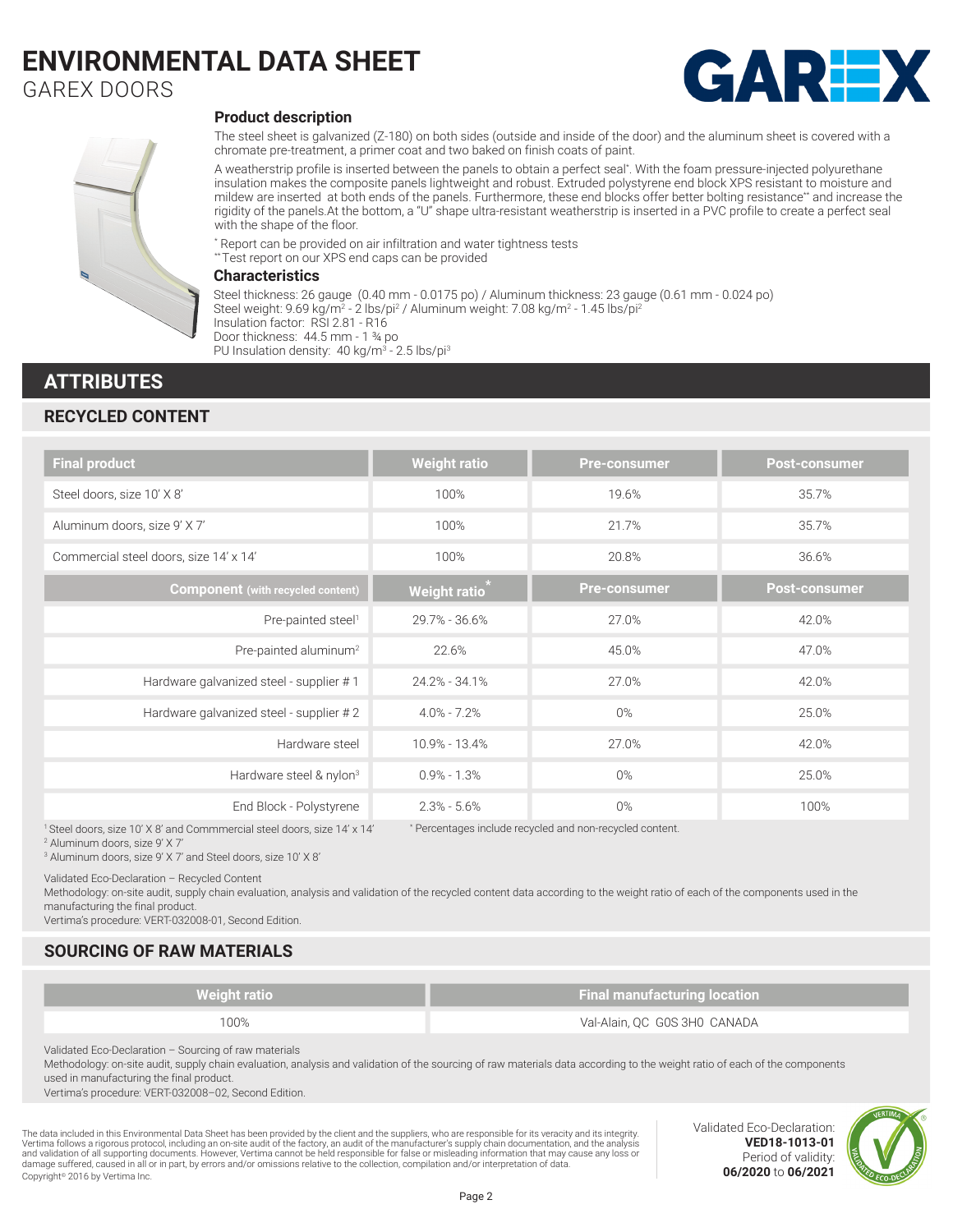GAREX DOORS

# **ATTRIBUTES (CONTINUED)**

# **SOURCING OF RAW MATERIALS (CONTINUED)**

| <b>Component</b>                                    | <b>Weight ratio</b> | <b>Extraction location</b> | <b>Transportation</b> |
|-----------------------------------------------------|---------------------|----------------------------|-----------------------|
| Pre-painted steel <sup>1</sup>                      | $9.2\% - 11.4\%$    | N/A                        | N/A                   |
| Pre-painted steel (recycled) <sup>1</sup>           | $20.5\% - 25.3\%$   | Hamilton, Ontario          | Road                  |
| Pre-painted aluminum <sup>2</sup>                   | 1.8%                | N/A                        | N/A                   |
| Pre-painted aluminum (recycled) <sup>2</sup>        | 20.8%               | Ashville, Ohio             | Road                  |
| Hardware galvanized steel - supplier #1             | $7.5\% - 10.6\%$    | N/A                        | N/A                   |
| Hardware galvanized steel - supplier #1 (recycled)  | 16.7% - 23.5%       | Hamilton, Ontario          | Road                  |
| Hardware galvanized steel - supplier #2             | $3.0\% - 5.4\%$     | N/A                        | N/A                   |
| Hardware galvanized steel - supplier # 2 (recycled) | $1.0\% - 1.8\%$     | N/A                        | N/A                   |
| Hardware steel                                      | $3.4\% - 4.1\%$     | N/A                        | N/A                   |
| Hardware steel (recycled)                           | $7.5\% - 9.2\%$     | Hamilton, Ontario          | Road                  |
| Hardware steel & nylon <sup>3</sup>                 | $0.7\% - 1.0\%$     | N/A                        | N/A                   |
| Hardware steel & nylon (recycled) <sup>3</sup>      | $0.2\% - 0.3\%$     | Hamilton, Ontario          | Road                  |
| Insulation - Polyurethane                           | $8.3\% - 11.4\%$    | N/A                        | N/A                   |
| End Block - Polystyrene (recycled)                  | $2.3\% - 5.6\%$     | Montreal, Quebec           | Road                  |
| PVC - supplier #1                                   | $2.8\% - 9.0\%$     | N/A                        | N/A                   |
| PVC - supplier #23                                  | $1.0\% - 1.4\%$     | N/A                        | N/A                   |
| Hardware aluminum                                   | $0.6\% - 1.6\%$     | N/A                        | N/A                   |
| Hardware melting <sup>4</sup>                       | 0.5%                | N/A                        | N/A                   |
| Adhesive                                            | 0.1%                | N/A                        | N/A                   |

1 Steel doors, size10' X 8' and Commercial steel doors, size 14' x 14'

2 Aluminum doors, size 9' X 7'

3 Aluminum doors, size 9' X 7' and Steel doors, size 10' X 8'

The source of extraction and/or location of raw materials of Steel doors, size 10' X 8' has been documented to 55.8% of final product weight.

The source of extraction and/or location of raw materials of Premium Aluminum doors, size 9' X 7' has been documented to 54.1% of final product weight.

The source of extraction and/or location of raw materials of Commercial steel doors, size 14' x 14' has been documented to 55.6% of final product weight.

The data included in this Environmental Data Sheet has been provided by the client and the suppliers, who are responsible for its veracity and its integrity. Vertima follows a rigorous protocol, including an on-site audit of the factory, an audit of the manufacturer's supply chain documentation, and the analysis<br>and validation of all supporting documents. However, Vertima canno Copyright© 2016 by Vertima Inc.

**GARE** 

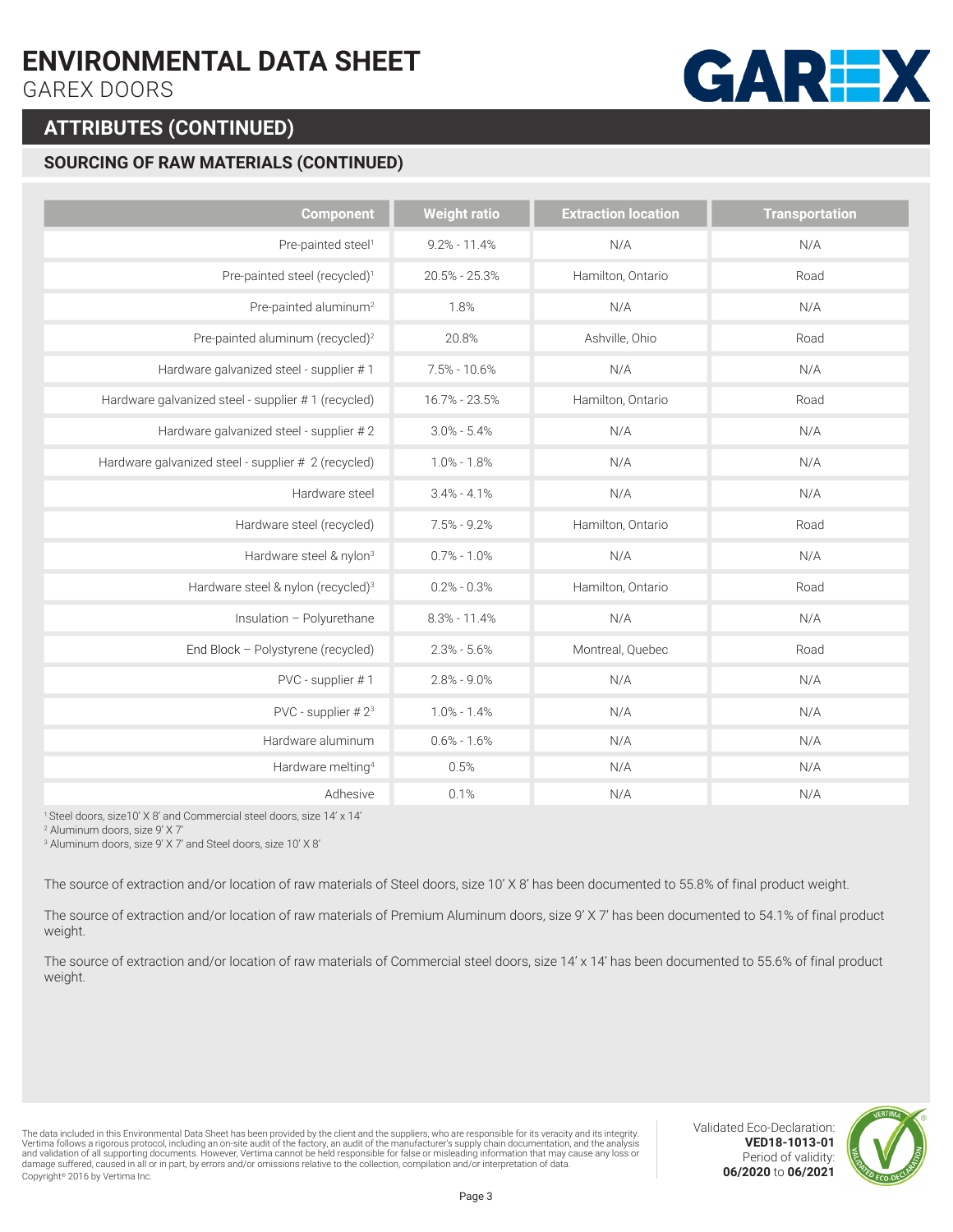GAREX DOORS

# **ATTRIBUTES (CONTINUED)**

## **SOURCING OF RAW MATERIALS (CONTINUED)**





- 1. **EXTRACTION LOCATION OF RECYCLED STEEL** (Details available upon request) **Canada:** Hamilton, ON
- **2. EXTRACTION LOCATION OF RECYCLED ALUMINUM** (Details available upon request) **United States:** Ashville, OH
- **3. EXTRACTION LOCATION OF RECYCLED POLYSTYRENE** (Details available upon request) **Canada:** Montreal, QC

The data included in this Environmental Data Sheet has been provided by the client and the suppliers, who are responsible for its veracity and its integrity. Vertima follows a rigorous protocol, including an on-site audit of the factory, an audit of the manufacturer's supply chain documentation, and the analysis<br>and validation of all supporting documents. However, Vertima canno Copyright© 2016 by Vertima Inc.

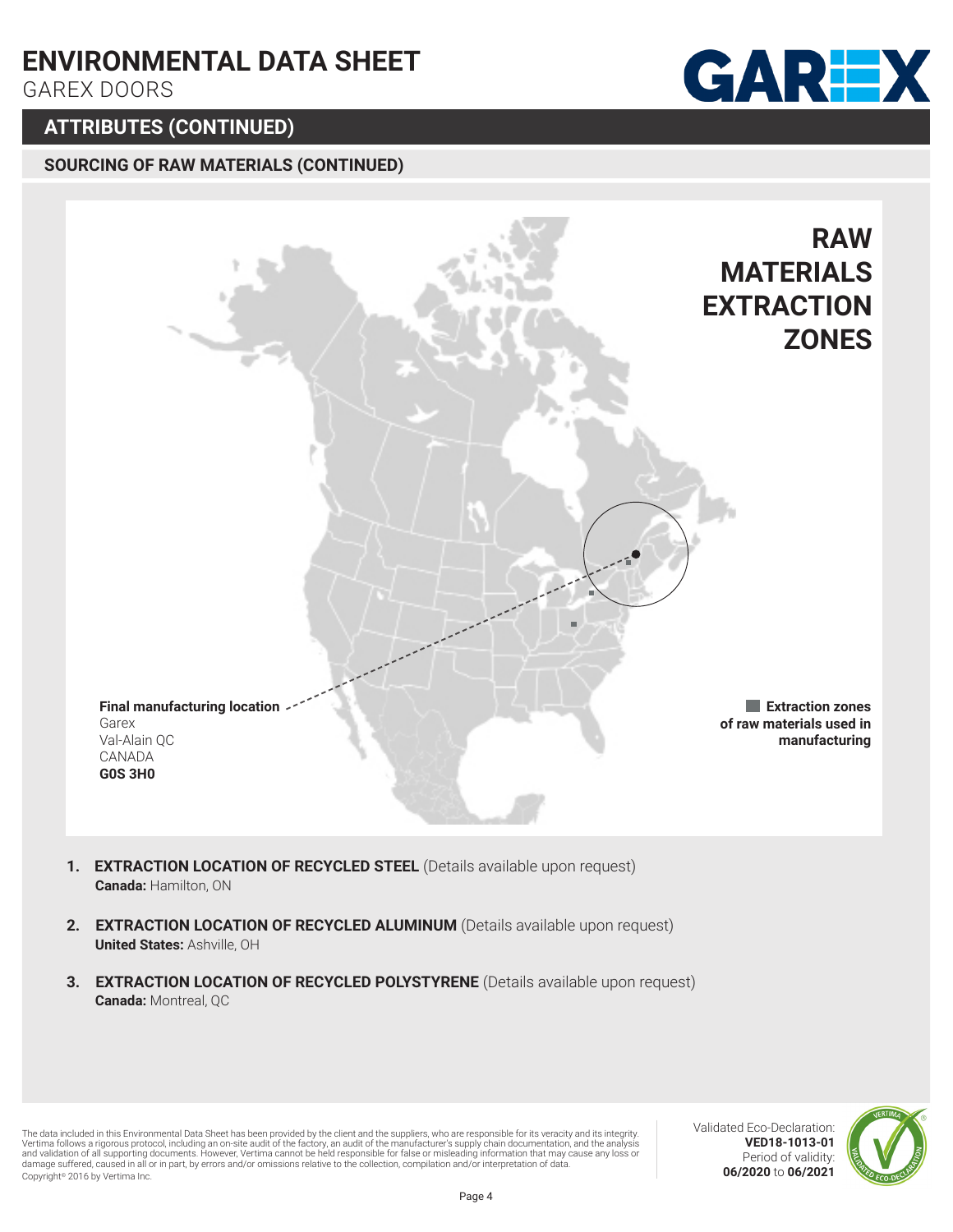GAREX DOORS



# **INGREDIENTS AND EMISSIONS**

#### **DECLARATION OF CHEMICAL INGREDIENTS DECLARATION OF CHEMICAL INGREDIENTS**



## **Period of validity:** May 2018 to May 2021 **Type of declaration:** Health Product Declaration® (HPD®) version 2.1

**HPD name:** Steel doors

Summary of product contents and results from screening individual chemical substances against HPD Priority Lists<sup>1</sup> and the GreenScreen for Safer Chemicals®,2.

**HPDC repository URL:** http://www.hpd-collaborative.org/hpd-public-repository/

Results presented below don't include the aluminum doors, size 9 'X 7'.

The Health Product Declaration® and logo is owned by the Health Product Declaration® Collaborative and is used with permission.

**Declaration:** Prepared by Vertima inc., third party approved by HPDC

**Ingredients inventory threshold:** 1,000 ppm

**Full disclosure of intentional ingredients:** Yes

**Full disclosure of known hazards:** Yes

#### **Hazard(s) associated with the product ingredients:**

This HPD Standard describes a declaration of product content and direct health hazards associated with exposure to its individual contents. The Declaration is not an assessment of risks associated with<br>actual use of the pr

Highest concern GreenScreen® Benchmark: List Translator Likely Benchmark 13

| <b>PBT</b> (Persistent, Bioaccumulative, Toxic)                                                | <b>Respiratory</b>              | Physical hazard        |
|------------------------------------------------------------------------------------------------|---------------------------------|------------------------|
| $\blacksquare$ Cancer                                                                          | Neurotoxicity<br>$\blacksquare$ | $\Box$ Global warming  |
| $\Box$ Gene mutation                                                                           | Mammal                          | $\Box$ Ozone depletion |
| Development                                                                                    | Land toxicity<br>$\blacksquare$ | <b>Multiple</b>        |
| Reproductive                                                                                   | Aquatic toxicity                | <b>Unknown</b>         |
| <b>Endocrine</b>                                                                               | Skin or eye                     |                        |
| Refer to Annex D of HPD® Open Standard Version 2.1. May 2017: http://www.hpd-collaborative.org |                                 |                        |

'Refer to Annex D of HPD®Open Standard Version 2.1, May 2017: http://www.hpd-collaborative.org<br>\*GreenScreen (or Safer Chemicals® method: http://www.greenscreenchemicals.org/<br>\*GreenScreen (GS) Benchmark scores of chemical).

#### **TABLE OF INGREDIENTS - Steel doors 10' X 8' and Commercial steel doors 14' X 14'**

| <b>Component</b>                        | <b>Role</b> | <b>Weight ratio</b> | CAS <sup>1</sup>                                                            | GreenScreen®,2 | Other applicable score<br>(for more details refer to the HPD®) |
|-----------------------------------------|-------------|---------------------|-----------------------------------------------------------------------------|----------------|----------------------------------------------------------------|
| Pre-painted steel                       | Panel       | 29.7% - 36.6%       | 7440-02-0                                                                   | $IT-1$         | LT-P1 scores also present                                      |
| Hardware galvanized steel - supplier #1 | Hardware    | 24.2% - 34.1%       | 7440-02-0                                                                   | $IT-1$         | LT-P1 scores also present                                      |
| Hardware galvanized steel - supplier #2 | Hardware    | $4.0% - 7.2%$       | 7439-89-6 / 7440-66-6                                                       | LT-P1          |                                                                |
| Hardware steel                          | Hardware    | 11.7% - 13.4%       | 7440-02-0                                                                   | $LT-1$         | LT-P1 scores also present                                      |
| Hardware steel & nylon                  | Hardware    | $0\% - 0.9\%$       | 7439-89-6 / 7439-96-5                                                       | $IT-P1$        | LT-UNK scores also present                                     |
| Insulation - Polyurethane               | Insulation  | $8.3\% - 10.1\%$    | 9009-54-5 / 460-73-1                                                        | <b>IT-UNK</b>  |                                                                |
| End Block - Polystyrene                 | Structure   | $2.4% - 4.1%$       | 9003-53-6                                                                   | <b>IT-UNK</b>  | $\sim$                                                         |
| PVC - supplier #1                       | Hardware    | $1.8% - 4.4%$       | 13463-67-7 / 1333-86-4<br>117-81-7 / 68515-49-1<br>14808-60-7 / Undisclosed | $LT-1$         | LT-P1, LT-UNK, BM-2, BM-3 scores also present                  |
| $PVC$ - supplier $#2$                   | Hardware    | $0\% - 1.0\%$       | 13463-67-7                                                                  | $LT-1$         | LT-P1 and LT-UNK scores also present                           |
| Hardware aluminum                       | Hardware    | $0.6\% - 1.6\%$     | 7440-02-0                                                                   | $IT-1$         | LT-P1 and LT-UNK scores also present                           |
| Hardware melting                        | Hardware    | $0\% - 0.5\%$       | 7439-89-6 / 7439-96-5                                                       | $IT-P1$        | LT-UNK and BM-2 scores also present                            |
| Adhesive                                | Assembly    | 0.1%                | 64742-52-5                                                                  | $IT-1$         | LT-UNK scores also present                                     |

1 Only the CAS numbers with the score of highest concern are listed. The complete list of substances can be found in the HPD®.

2GS List Translator (LT) scores of chemical ingredients: LT-1, likely GS Benchmark 1; LT-P1, possible GS Benchmark 1; LT-U or LT-UNK, present on GS Specified Lists but there is insufficient information to classify the haza an the chemical is safe).

Validated Eco-Declaration – Declaration of chemical ingredients Methodology: validation of the documentation confirming the methodology and reporting of chemical ingredients. Vertima's procedure: VERT-032009–01, Second Edition.

The data included in this Environmental Data Sheet has been provided by the client and the suppliers, who are responsible for its veracity and its integrity. Vertima follows a rigorous protocol, including an on-site audit of the factory, an audit of the manufacturer's supply chain documentation, and the analysis<br>and validation of all supporting documents. However, Vertima canno Copyright© 2016 by Vertima Inc.

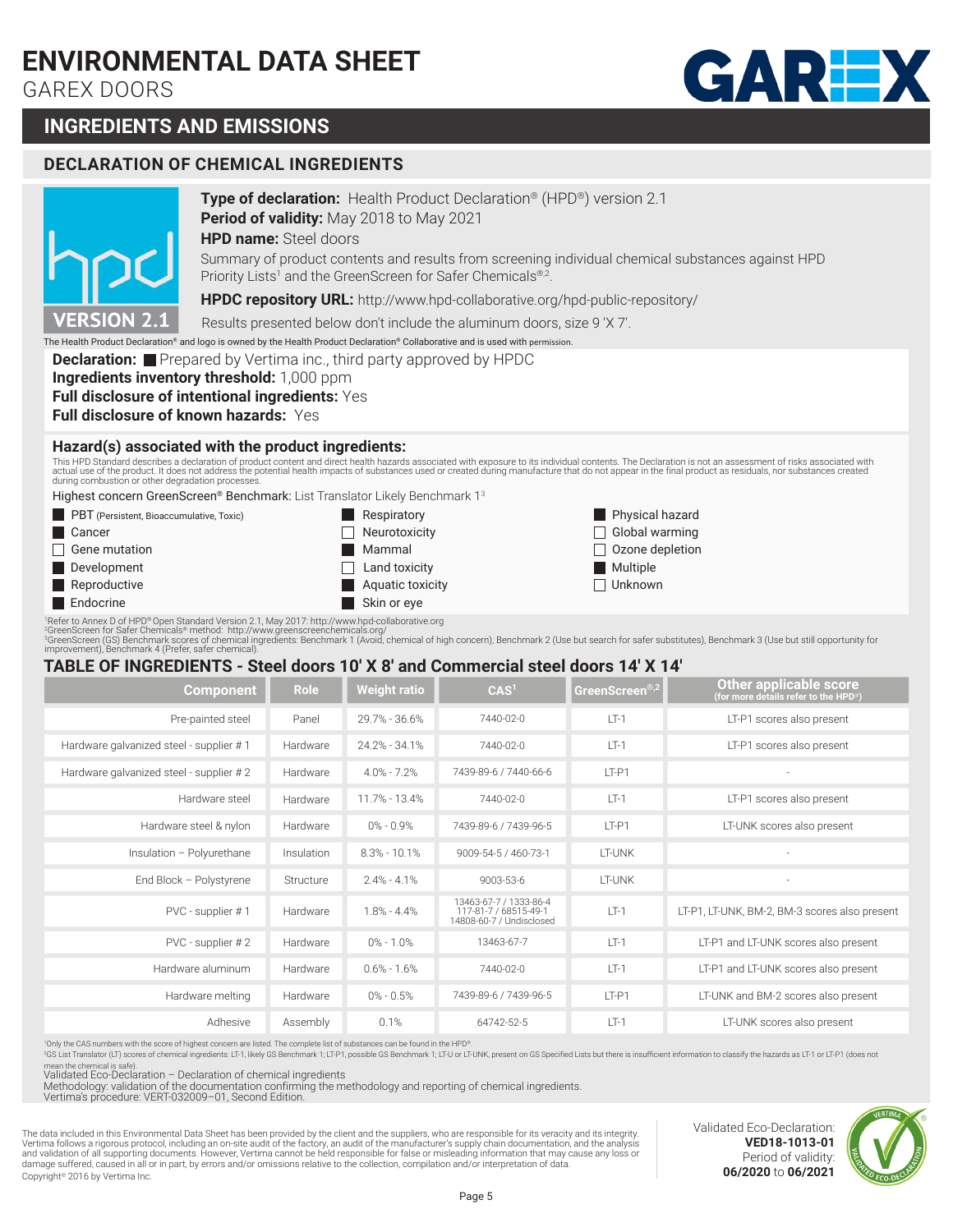GAREX DOORS

# **INGREDIENTS AND EMISSIONS (CONTINUED)**

## **VOLATILE ORGANIC COMPOUNDS (VOCs)**

The adhesive is applied during the manufacturing of the Garex Doors. For category of products presented below, the value refers to the VOC content of adhesive in their liquid state.

| Adhesive                                                                                                                                     |                |                    |  |  |
|----------------------------------------------------------------------------------------------------------------------------------------------|----------------|--------------------|--|--|
| <b>Manufacturer</b>                                                                                                                          | <b>Product</b> | <b>VOC content</b> |  |  |
| KLEIBERIT Adhesives                                                                                                                          | Glue           | 0 q/L              |  |  |
| Validated Eco-Declaration - Emissions and Volatile Organic Compounds (VOCs)<br>Methodology: validation of documents attasting VOCs emissions |                |                    |  |  |

Methodology: validation of documents attesting VOCs emissions. Vertima's procedure: VERT-032009-02, Second Edition.

# **TECHNICAL PERFORMANCES**

#### **WARRANTY**

#### **LIMITED LIFETIME WARRANTY, RESIDENTIAL GARAGE DOORS**

GAREX warrants all products it manufactures against manufacturing defects for a period of one (1) year from the date of purchase of the product from one of its authorized dealers. The warranty covers only residential use, commercial and rental building uses of the product are not covered by the warranty. GAREX warrants its light-colored door panels for a period of twenty-five (25) years. The installation of a dark colored door panels decreases the warranty period to fifteen (15) years. Please see our website for a complete description of our warranty.

#### **CERTIFICATE OF WARRANTY, COMMERCIAL & INDUSTRIAL DOORS**

GAREX guarantees all the products it manufactures against any manufacturing defect. Commercial & industrial warranty certificates are specific to customers and projects and must be approved by Garex beforehand. Please consult your Garex distributor for the complete description of our commercial & industrial warranties.

Source: Garex Doors

# **MANUFACTURER'S ENVIRONMENTAL MANAGEMENT PROGRAM**

## **MANUFACTURER'S COMMITMENT**

Our environmental commitment is more than a long-term vision it is a responsible management method in all spheres of the company. bei environmental comme

- Minimize our impact on the environment by reusing and / or recycling our waste, or by transferring it to local businesses for use as a dation avec la communauté locale en soutenant des organismes, encourageant les actions locales, comments, comm<br>Les actions locales, comments, comments, comments, comments, comments, comments, comments, comments, comments, resource.
- $\cdot$  Consider the life cycle of our products by designing them to be as sustainable as possible.
- Build a good relationship with the local community by supporting organizations, encouraging local actions, sponsoring events, offering échelle locale et ainsi réduire locale et ainsi réduire les dépenses en carbon de perses en carbon de la carbon
- Use energy efficiency measures by turning off lights during off hours, reducing water use, buying or exchanging services locally and reducing fuel costs. The normal performance energy of the nos products.
	- Use recycled materials.
	- Optimize the energy performance of our products.

From design to manufacturing, our actions demonstrate this commitment on a daily basis.

Source: Garex Doors

The data included in this Environmental Data Sheet has been provided by the client and the suppliers, who are responsible for its veracity and its integrity. Vertima follows a rigorous protocol, including an on-site audit of the factory, an audit of the manufacturer's supply chain documentation, and the analysis<br>and validation of all supporting documents. However, Vertima canno Copyright© 2016 by Vertima Inc.



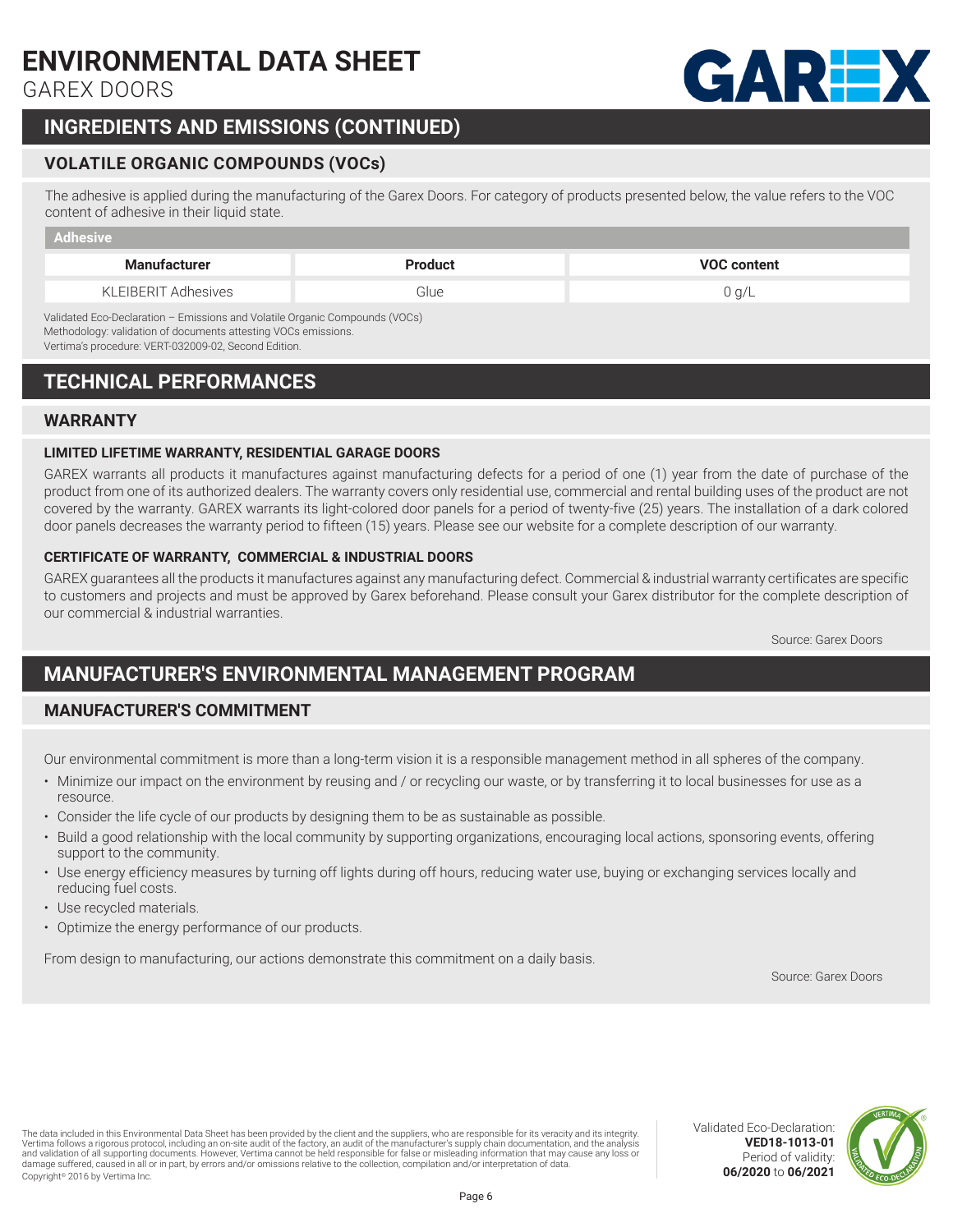GAREX DOORS



## **PRODUCT CONTRIBUTION SUMMARY**

#### **LEED® v4 requirements for Building Design + Construction (BD+C)**

New Construction and Major Renovation, Core and Shell, School, Retail, Data Centers, Warehouse and Distribution Centers, Hospitality and Healthcare.

### **LEED® v4 requirements for Interior Design + Construction (ID+C)**

Commercial Interiors, Retail and Hospitality.

| <b>MATERIALS AND RESOURCES</b> |                                                                                                                                                                                                                                                                                                                                                                                                                    | <b>PRODUCT CONTRIBUTIONS</b>  |                                                                                                                                                                              |
|--------------------------------|--------------------------------------------------------------------------------------------------------------------------------------------------------------------------------------------------------------------------------------------------------------------------------------------------------------------------------------------------------------------------------------------------------------------|-------------------------------|------------------------------------------------------------------------------------------------------------------------------------------------------------------------------|
| <b>MR</b>                      | <b>Building Product Disclosure and Optimization</b><br>- Sourcing of Raw Materials<br>Option 2: Leadership extraction practices (1 point)<br>May also contribute to the location valuation factor if the product is                                                                                                                                                                                                | Contribute                    | <b>ATTRIBUTES</b><br>Recycled Content<br>Steel doors, size 10' X 8'<br>Pre-consumer (19.6%)<br>Post-consumer (35.7%)<br>Aluminum doors, size 9' X 7'                         |
|                                | sourced (extracted, manufactured, purchased) within 160 km of the<br>project site.                                                                                                                                                                                                                                                                                                                                 |                               | Pre-consumer (21.7%)<br>Post-consumer (35.7%)<br>Commercial steel doors, size 14' x 14'<br>Pre-consumer (20.8%)<br>Post-consumer (36.6%)<br><b>INGREDIENTS AND EMISSIONS</b> |
| <b>MR</b>                      | <b>Building Product Disclosure and Optimization</b><br>- Material Ingredients<br>Option 1: Material ingredients reporting (1 point)<br>Steel doors, size 10' X 8' and Commercial steel doors, size 14' x 14'<br>contribute to this credit due to the availability of Health Product<br>Declarations® and are valued as 1 whole product out of the 20 needed for<br>the purposes of credit achievement calculation. | Contribute <sup>1</sup>       | $HPD®$ version 2.1<br>Health Product Declaration®<br><sup>1</sup> Aluminum doors, size 9' X 7'<br>don't contribute, because they are not included in HPD.                    |
|                                | <b>INDOOR ENVIRONMENTAL QUALITY</b>                                                                                                                                                                                                                                                                                                                                                                                |                               | <b>PRODUCT CONTRIBUTIONS</b>                                                                                                                                                 |
|                                | <b>Low-Emitting Materials</b><br>Option 1: Product category calculation (1-3 points)<br>Number of points is dependent on the LEED® rating system and the<br>number of compliant categories.                                                                                                                                                                                                                        |                               | <b>INGREDIENTS AND EMISSIONS</b>                                                                                                                                             |
| <b>EO</b>                      |                                                                                                                                                                                                                                                                                                                                                                                                                    | Do not<br>$\text{continue}^2$ | <sup>2</sup> Must be tested and determined compliant<br>with the standard method of the California<br>Department of Public Health (CDPH)<br>$v1.2 - 2017.$                   |

It is important to note that the points identified above are linked with each of the credits where the product contributes as part of a LEED® v4 certification process. The product itself is only one element among others to reach the target score.

**Garex doors 1½ "(44.5 mm) thick polyurethane-insulated with R-16 (RSI 2.81) thermal resistance promote the energy performance of the building envelope.**

The data included in this Environmental Data Sheet has been provided by the client and the suppliers, who are responsible for its veracity and its integrity. Vertima follows a rigorous protocol, including an on-site audit of the factory, an audit of the manufacturer's supply chain documentation, and the analysis<br>and validation of all supporting documents. However, Vertima canno Copyright© 2016 by Vertima Inc.